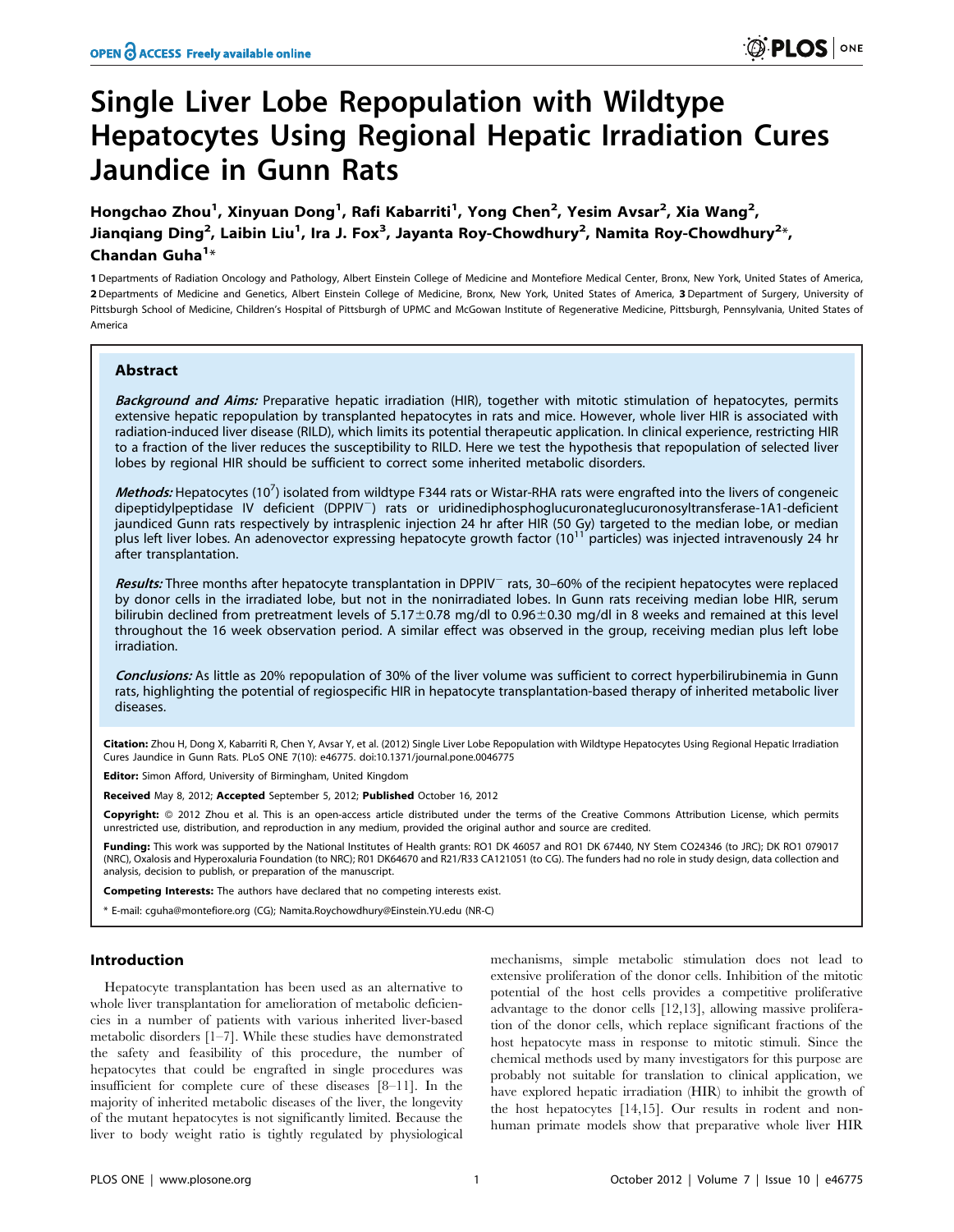augments the initial engraftment of the donor cells by transiently disrupting the endothelial barrier [11]. In addition, HIR allows the engrafted cells to respond more efficiently to mitotic stimuli, such as partial hepatectomy or expression of hepatic growth factor (HGF), than the host hepatocytes. This leads to extensive repopulation of the liver with complete correction of the metabolic defect in the uridinediphosphoglucuronate glucuronosyltransferase 1A1 (ugt1a1)-deficient Gunn rat model of Crigler-Najjar syndrome type 1 (CN1) [16] and a mouse model of primary hyperoxaluria type 1 (PH1) [17].

Despite the encouraging results in the rodent models, whole liver HIR has not been tested as a preparative regimen in clinic trials because the risk of RILD may be greater in primates, including humans. However, recent clinical studies using conformal HIR have shown that partial irradiation of the liver markedly reduces the occurrence of RILD and allows far greater doses of radiation to be delivered safely [18,19]. Therefore, we wanted to test the hypothesis that preparative HIR of one or two selected liver lobes should result in a sufficient wild-type donor cell mass for correction of an inherited metabolic liver disease.

Initially, for the convenience of identification of the donor cells, we transplanted hepatocytes from F344 rats into congeneic  $DPPIV$ <sup> $-$ </sup> recipients by injection into the splenic pulp [15]. To verify the regiospecificity of liver repopulation, we irradiated one half of the median lobe, followed by mitotic stimulation by injecting an adenovector expressing HGF (Ad-HGF) intravenously [20]. To determine whether repopulation of one or two of the five liver lobes is sufficient to correct hyperbilirubinemia in Gunn rats, wildtype hepatocytes from congeneic Wistar rats (Roman High Avoidance, RHA strain) were transplanted after regional HIR to the median lobe (30% of liver mass) or median plus left anterior lobes (60% of liver mass). Mitotic stimulation was provided by injection of Ad-HGF. Our results demonstrate for the first time that repopulating a single liver lobe by regional HIR is sufficient to cure hyperbilirubinemia in Gunn rats. Combined with mitotic stimulation, conformal HIR permits marked liver repopulation by transplanted hepatocytes, thereby correcting hyperbilirubinemia, as seen after whole liver HIR.

# Materials and Methods

#### Animals

Male, 250–300 g wildtype Fisher 344 (F344) rats were purchased from Taconic Farms (German Town, NY). Wildtype Wistar-RHA rats, congeneic Gunn rats and DPPIV- deficient F344 rats were bred and maintained on normal rat chow diet and the climate-controlled facility of the Institute for Animal Studies at the Albert Einstein College of Medicine in a 12-hr light/dark cycle. This study was approved by the Institutional Animial Care and Use Committee of the Albert Einstein College of Medicine.

#### Viral Vector

An adenoviral vector expressing human HGF was generated by the Cell Culture and Genetic Engineering Core of the Marion Bessin Liver Research Center of the Albert Einstein College of Medicine [21].

# Regional Hepatic irradiation

Regional HIR in rats was performed as reported with some modifications [15]. Briefly, the liver was exposed by midline incision and all liver lobes and other abdominal organs were covered by 2 mm-thick lead shields, except the region targeted to be irradiated. We have previously conducted a dose escalation (15–50 Gy) study of preparative HIR and demonstrated 50 Gy was optimal in achieving  $>80\%$  repopulation of Gunn rat livers by transplanted hepatocytes [16]. We, therefore, administered a HIR dose of 50 Gy selectively to the exposed half of the median lobe in DPPIV<sup>-</sup> rats (n = 3), and the whole median lobe (n = 6) or median and left lobe  $(n = 8)$  in Gunn rats, using a Philips orthovoltage unit operating at 320 kVP, 5 mA, and 0.5 mm copper filtration at  $200cGy/min$ . Control Gunn rats (n = 4) underwent laparotomy, but no HIR was delivered. In our study we had to deliver intraoperative HIR to rat livers in order to spatially confine the irradiation dose to specific liver lobes because of the use of orthovoltage animal irradiator and the small volume of liver in rats. However clinical translation of our preparative HIR technique could be easily achieved in humans via external beam RT using modern 3D conformal techniques. Indeed, fractionated external beam RT has been used as a preparative regimen for hepatocyte transplantation in F344 rats using a clinical linear accelerator [22,23].

#### Hepatocyte isolation and transplantation

Donor hepatocytes were isolated from DPPIV<sup>+</sup> wildtype F344 rats or ugt1a<sup>1+</sup> wildtype Wistar-RHA rats by an *in situ* two-step collagenase perfusion procedure  $[24]$ . Male DPPIV<sup>-</sup> Fisher rats and Gunn rats (180–200 g body weight) that had received regional HIR served as recipients for congeneic normal F344 and Wistar-RHA rat hepatocytes, respectively. Twenty-four hours after conformal HIR,  $10<sup>7</sup>$  hepatocytes were transplanted by intrasplenic injection as described [16]. Ad-HGF  $(10^{11}$  particles) was injected via the tail vein 24 hours after hepatocyte transplantation [20]. Control rats received sham surgery (no HIR), Ad-HGF injection and hepatocyte transplantation.

#### Histochemical staining for DPPIV activity

The median lobe subjected to conformal HIR was separated from other liver lobes and snap-frozen in pre-cooled 2-methylbutane at  $-80^{\circ}$ C. Five-micron thick cryostat liver sections were fixed for 5 min in cold 95% ethanol/5% glacial acetic acid (99:1vol/vol) on ice and followed by a 5 min wash in cold 95% ethanol on ice. The sections were then air-dried and stained for DPPIV histochemistry as previously described [25].

#### Immunofluorescent staining for ugt1a1 expression

Five-micron frozen sections of liver tissues were fixed with icecold acetone/methanol for 45 minutes. Then the sections were incubated for 60 minutes at room temperature with the primary antibody (rabbit polyclonal antibody raised against a 31-mer polypeptide corresponding to the unique amino-terminal domain of rat ugt1a1) at 1:50 dilution after blocking with donkey serum. The sections were washed thrice with phosphate-buffered saline (PBS) and incubated for 45 minutes at room temperature with the secondary antibody, Cy3-conjugated donkey anti-rabbit IgG (H+L) at 1:200 dilution (Jackson ImmunoResearch Laboratories, Inc.). After extensive washing, the cover slips were mounted onto the slides with Vectashield (Vector Laboratories) and imaged using a Nikon Eclipse TE 2000-S fluorescent microscope.

# Measurement of ugt1a1 protein content in different lobes

Liver fragments (100–150 mg) from each lobe were homogenized in a glass-Teflon motorized homogenizer and protein concentrations were determined (Bio-Rad protein assay). The proteins (100  $\mu$ g/lane) were subjected to electrophoresis on 5%– 7.5% polyacrylamide gradient SDS/glycine gel. Following electrophoresis, proteins were transferred onto a polyvinylidene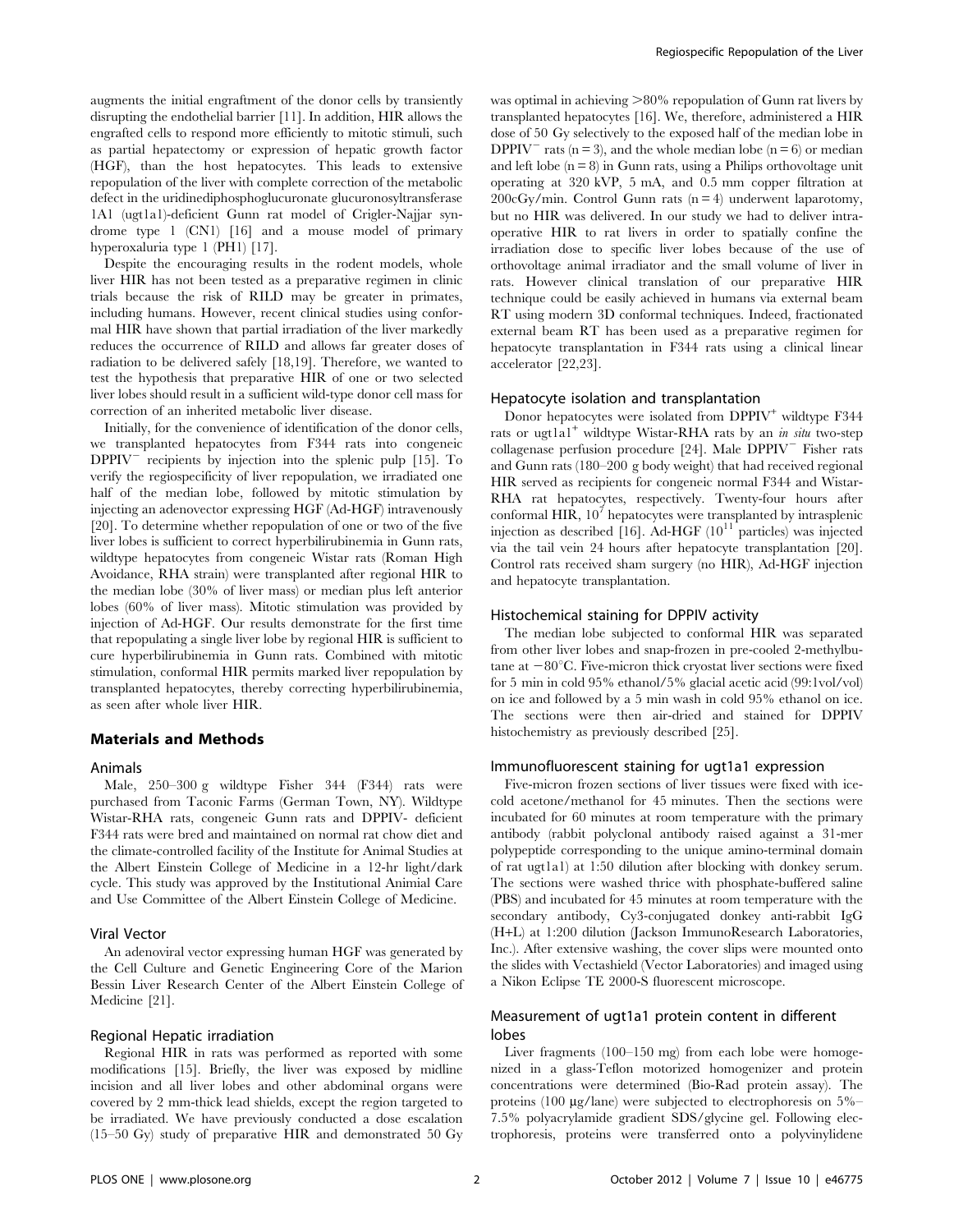

Figure 1. Regiospecific liver repopulation in DPPIV<sup>-</sup> recipients by donor DPPIV<sup>+</sup> hepatocytes following conformal HIR of one half of the median lobe. All liver lobes, except one half of the median lobe were shielded from HIR. Three months after hepatocyte transplantation, liver sections were stained histochemically for DPPIV activity. A region at the junction of the irradiated and non-irradiated regions of the median lobe is shown. Panel a. Low power view showing clusters of DPPIV-positive donor hepatocytes (red, white arrow) in the upper part of the section that had received preparative HIR, and the absence of such clusters in the lower part of the section that had been shielded from HIR. Panel b. High power view showing a donor hepatocyte cluster. The black bars indicate 100  $\mu$ m. doi:10.1371/journal.pone.0046775.g001

difluoride membranes (Bio-Rad). The membranes were blocked with 5% fat-free milk powder in PBS followed by incubation with the rabbit antiserum directed against the rat ugt1a1 aminoterminal domain. After washing with PBS, the membranes were incubated with a horseradish peroxidase–conjugated goat antirabbit IgG (Sigma) and developed using an enhanced chemiluminescence reagent (ECL Plus; Amersham, Arlington Heights, IL).

## Measurement of serum bilirubin levels

Approximately 0.4 ml of blood was collected from the rat tail vein before any experimental procedure (pretransplant) and at various time points after transplantation under isoflurane anesthesia, and serum bilirubin levels were determined using an automated clinical microchemistry system (Bayer Chem One; Bayer Corp., Tarrytown, NY).

#### Analysis of bilirubin species excreted in bile

Bile samples were collected from the bile ducts of the Gunn rats after completion of serial blood collection, and were analyzed by reverse-phase high-performance liquid chromatography as described [16].

#### Assay for ugt1a1 activity toward bilirubin

Ugt1a1 enzyme activity in the rat livers was analyzed as described previously [26].

# Statistical analysis

Repopulation of donor cells was assessed by counting the number of ugt1a1-stained donor hepatocytes in host liver lobes after ugt1a1 immunohistochemistry. Sampling regions were chosen at random for digital acquisition for data quantitation in a blinded fashion. A total of 20 fields at  $200 \times$  magnification, each from irradiated and non-irradiated liver lobes of three rats per treatment group were used for each data point. The serum bilirubin values were expressed as the mean  $\pm$  standard deviation (SD) and the ugt1a1 enzyme activity was expressed as percent of ugt1a1 activity in the wildtype Wistar RHA rat liver in order to estimate the extent of repopulation of host liver by donor hepatocytes. Statistical differences between two groups were

determined by a two-sided Student  $t$  test. P values less than  $0.05$ were considered statistically significant.

# Results

# Targeted HIR enabled regiospecific liver repopulation in  $DPPIV<sup>-</sup>$  recipients

To determine the effect of targeted HIR to the liver,  $DPPIV^+$ F344 hepatocytes were transplanted into congeneic  $DPPIV$  rat livers that had been subjected to preparative HIR of one half of the median lobe only. Three months after transplantation, 30– 60% of the irradiated region of the median lobe was selectively



Time after hepatocyte transplantation (Weeks)

Figure 2. Conformal HIR followed by hepatocyte transplantation ameliorates bilirubin levels in a hyperbilirubinemia model. The control group of Gunn rats received Ad-HGF followed by hepatocyte transplantation without HIR (triangles,  $n = 4$ ). One experimental group received Ad-HGF and preparative median lobe HIR (1/3 of liver, diamonds,  $n = 6$ ) before hepatocyte transplantation. Another experimental group received Ad-HGF and preparative HIR of the median plus left lobe (2/3 of liver, circles,  $n = 8$ ) before hepatocytes transplantation.

doi:10.1371/journal.pone.0046775.g002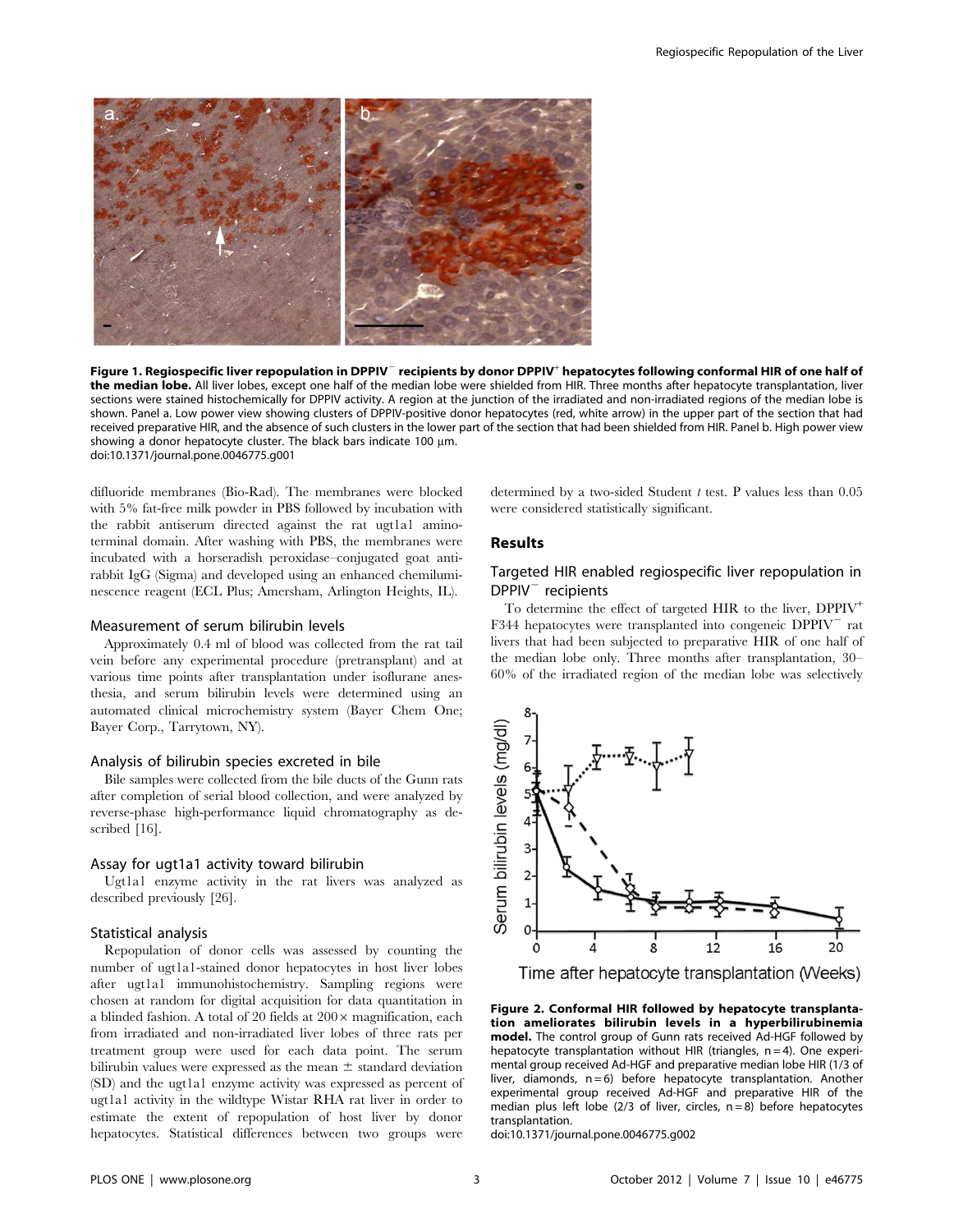

Figure 3. HPLC profile of bilirubin species excreted in bile. (A) The bile of untreated Gunn rats contained some unconjugated bilirubin, but no bilirubin glucuronides. (B) Bile of the wildtype Wistar-RHA donors contained predominantly bilirubin diglucuronide and monoglucuronide and a very small amount of unconjugated bilirubin. (C) Three months after hepatocyte transplantation following HIR to 1/3 of liver, the pigment profile of bile in transplant-recipient Gunn rats became similar to that of the normal Wistar rats, except that there was still a significant amount of unconjugated bilirubin in the bile. (D) Three months after hepatocyte transplantation following HIR to 2/3 of liver, the pigment profile of bile in transplant-recipient Gunn rats became similar to that of Gunn rats received HIR to 1/3 of liver. doi:10.1371/journal.pone.0046775.g003

replaced by DPPIV+ donor hepatocytes, indicating massive proliferation of the donor cells. In contrast, the non-irradiated half of the lobe contained only individual  $DPPIV^+$  donor hepatocytes, indicating lack of significant donor cell proliferation (Figure 1).

#### Serum bilirubin levels in Gunn rat recipients

In order to demonstrate the functionality of the repopulated donor hepatocytes in irradiated host liver, we transplanted congeneic ugt1a1-proficient Wistar hepatocytes in jaundiced ugt1a1-deficient Gunn rats, following regiospecific preparative HIR. The effect of liver replacement in Gunn rat recipients by transplanted hepatocytes is shown in Figure 2. In the group receiving HIR of the median lobe (30% of the liver mass) only, mean serum bilirubin levels declined from pretransplantation values of  $5.17\pm0.78$  mg/dl to  $0.96\pm0.30$  mg/dl (mean  $\pm$  SD) in 8 weeks after hepatocyte transplantation  $(p<0.0001)$ , and remained close to that level throughout the study. In the group of Gunn rats that received median and left lobes irradiation (60%

of the liver mass), serum bilirubin levels declined more rapidly than in the group receiving HIR of the median lobe only, so that the mean values were significantly lower in this group at 4-weeks. However, serum bilirubin concentrations in both groups stabilized at similar levels  $(1.12 \pm 0.22 \text{ mg/dl})$  in 8 weeks. In both HIR groups, the serum bilirubin levels were significantly lower than in the group receiving laparotomy and Ad-HGF, but no HIR, at all time points beyond 4 weeks after transplantation  $(p<0.0001)$ .

## Analysis of bilirubin species excreted in bile

Bile duct cannulae were placed, as previously described [16], at the end of the observation period in all Gunn rat recipients in order to examine the bilirubin species in the bile of recipient animals. Representative HPLC analyses of pigments excreted in the bile collected from untreated Gunn rats (Fig. 3A), congeneic wildtype Wistar-RHA rats (Fig. 3B) and Gunn rats receiving the various treatments are shown in Figure 3. As expected, the bile of untreated Gunn rats contained only unconjugated bilirubin, no bilirubin glucuronides (Figure 3A), whereas bile of the Wistar-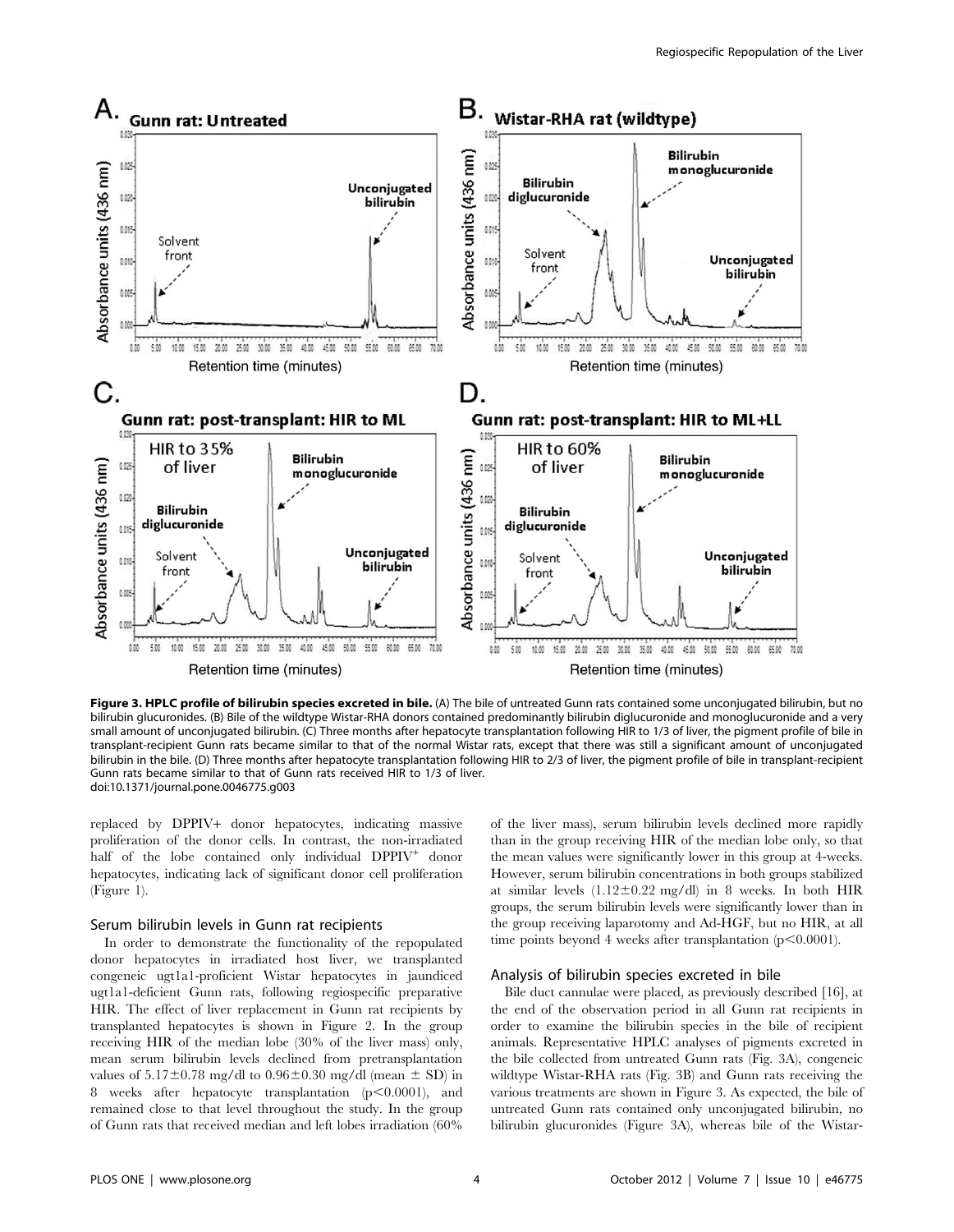

Figure 4. Immunofluorescent staining for ugt1a1 in different liver lobes. Three months after hepatocyte transplantation following HIR to median lobe (ML), 20% of the irradiated median lobe was replaced by donor hepatocytes, whereas the unirradiated left (LL), right (RL) and caudate (CL) lobes contained only small ugt1a1+ hepatocyte clusters.

doi:10.1371/journal.pone.0046775.g004

RHA rats contained predominantly bilirubin diglucuronide and monoglucuronide, and only a small amount of unconjugated bilirubin (Figure 3B). In the groups receiving hepatocyte transplantation after preparative HIR targeted to the median lobe (Figure 3C) or the median plus left lobe (Figure 3D) of the liver, the pigment profile of bile became similar to that of the wildtype Wistar-RHA donor rats, except that there was still a significant amount of unconjugated bilirubin in the recipient Gunn rat bile.

# Immunofluorescent staining for ugt1a1 in different liver lobes

Liver repopulation was examined three months after hepatocyte transplantation and conformal HIR to the median liver lobe, by immunofluorescent staining for ugt1a1. As expected, transplanted hepatocytes selectively repopulated the median lobe. Based on examination of 20 fields at  $200 \times$  magnification, approximately 20% (range 18–22%) of the irradiated lobe was replaced by ugt1a1<sup>+</sup> donor hepatocytes, whereas the unirradiated left, and right lobes contained only small occasional ugt1a1<sup>+</sup> hepatocyte clusters. When both the median and the left lobe were irradiated, 18–30% hepatocytes in each lobe were repopulated by the transplanted cells. The caudate lobe, which receives the least scattered radiation because of its anatomical location, contained only individual engrafted donor hepatocytes (Figure 4).

## Ugt1a1 content of the different lobes

Three months after hepatocyte transplantation and preparative HIR to the median and left lobe, 52-kd ugt1a1-immunoreactive bands were observed in all four lobes of Gunn rat livers. However, the ugt1a1 content in the irradiated median and left lobe was much higher than that of unirradiated right and caudate lobe (Figure 5).

#### Ugt1a1 activity toward bilirubin

Following transplantation, ugt1a1 activity in the liver homogenates was assayed with bilirubin as the acceptor substrate. In Gunn rat livers that received regiospecific HIR prior to hepatocyte transplantation, ugt1a1 activity in irradiated median and left lobes



Figure 5. Western blot for ugt1a1 in the Gunn rat liver following HIR to 2/3 of liver and hepatocyte transplantation. Three months after hepatocyte transplantation, ugt1a1 protein was demonstrated in the irradiated and unirradiated liver lobes of Gunn rats by western blot analysis. However, the ugt1a1 content in irradiated lobes was much higher than that of unirradiated lobes. RHA, Wistar-RHA rat liver; ML, median lobe; LL, left lobe;, RL, right lobe; CL, caudate lobe.

doi:10.1371/journal.pone.0046775.g005

was about 25–40% of the activity found in control Wistar-RHA rat livers  $(2.6 \pm 0.14 \text{ \mu} \text{mol/g}$  liver per hour). These values were significantly higher than in the unirradiated lobes of Gunn rat livers, which were less than 5% of the activity in livers of Wistar-RHA rats  $(P<0.01)$ . Similarly, ugt1a1 activity in the median lobe of Gunn rats that had received preparative HIR to that lobe only was about 21–24% of the activity in wildtype RHA rats, and was significantly higher than the activity in the unirradiated left, right, and caudate lobes. The ugt1a1 activity was undetectable in untreated Gunn rats (Figure 6).

# **Discussion**

Crigler-Najjar syndrome type 1 (CN1) is a potentially lethal autosomal recessive disorder characterized by life long nonhemolytic unconjugated hyperbilirubinemia. The disorder results from a deficiency of ugt1a1 activity, which is critical for glucuronidation and excretion of bilirubin [27]. Although phototherapy and plasmapheresis treatment have extended the life expectancy of patients with this disorder, liver transplantation is still the only definitive treatment [27]. As liver transplantation is a formidable surgical procedure, hepatocyte transplantation is being explored as a minimally invasive alternative to whole organ transplantation in the management of several liver-based metabolic disorders and liver failure [1–7,27]. Because a fraction of the normal hepatic enzyme content is often sufficient to support metabolic function, we and others have proposed that transplantation of isolated hepatocytes might cure several inherited liverbased metabolic disorders. After extensive preclinical research in animal models, we performed hepatocyte transplantation in a patient with CN1, which resulted in a significant reduction of serum bilirubin levels [1]. However, the levels were not low enough to obviate the need for phototherapy. Following our report, several groups confirmed that hepatocyte transplantation successfully, but partially, ameliorated hyperbilirubinemia in CN1 patients [1,4,28,29]. Thus, it was clear that the number of hepatocytes that could be safely engrafted into the liver of CN1 patients was not sufficient to achieve complete cure of the disease.

We then performed further preclinical studies to achieve proliferation of the engrafted hepatocytes within the liver. Host hepatocytes in CN1 patients, as in most other liver-based inherited metabolic disorders, have normal proliferative capacity. As the liver to body weight ratio is maintained within a tight limit by strong physiological mechanisms, the engrafted wildtype cells can proliferate only by replacing the host hepatocytes. Massive hepatic repopulation has been achieved by genetic, chemical and physical means to limit the mitotic capacity of the host [12,14,30,31]. Under these circumstances, mitotic stimuli after hepatocyte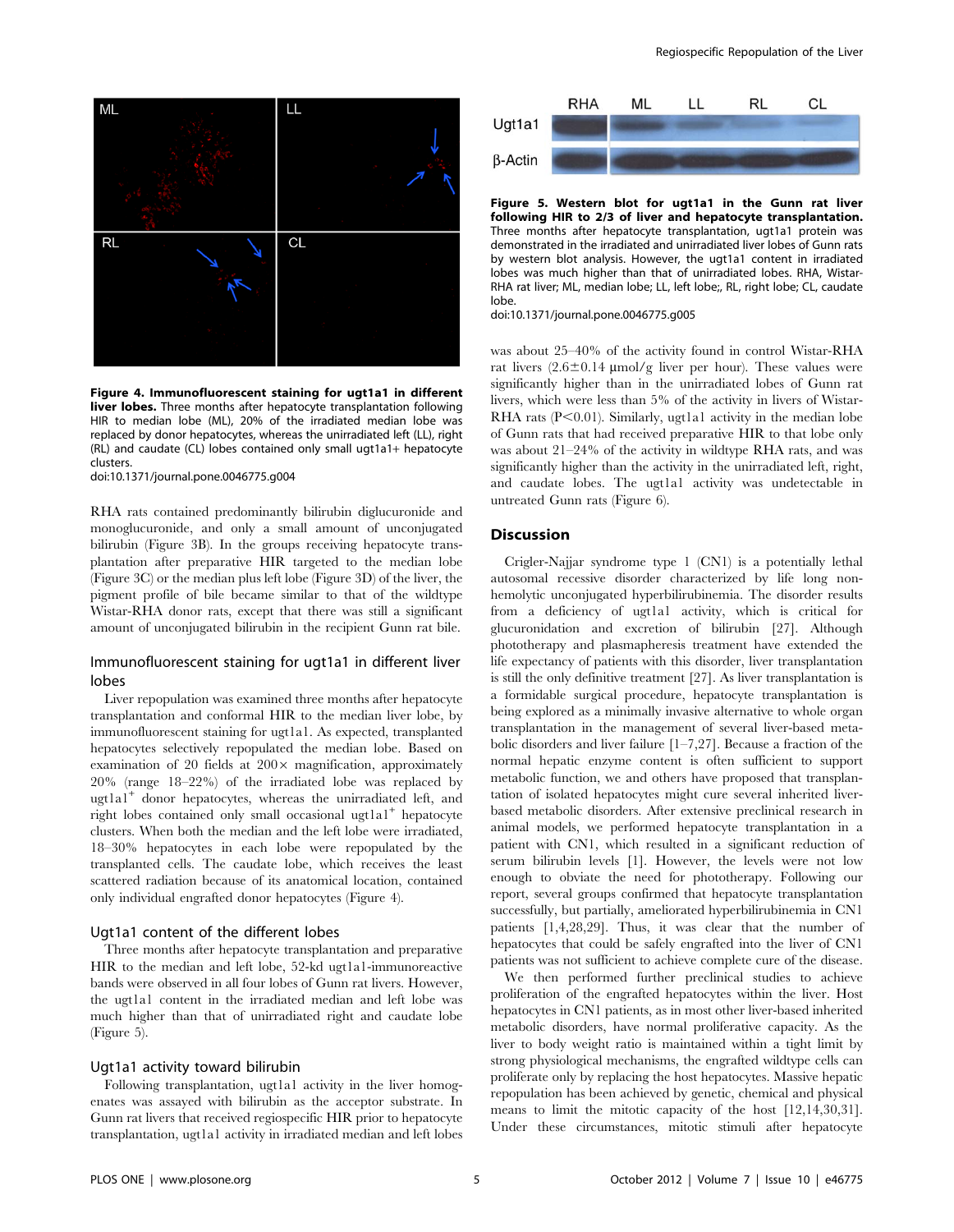

Figure 6. Ugt1a1 activity toward bilirubin in Gunn rats that received conformal HIR before hepatocyte transplantation. Ugt1a1 activities in liver homogenates of different recipient groups as in Figure 2 are shown (means±SD) as percent of the activity in the liver of Wistar-RHA rats (2.6  $\mu$ mol/g liver per hour). doi:10.1371/journal.pone.0046775.g006

transplantation can cause massive preferential proliferation of the host cells, which competitively repopulate the host liver [13].

As the chemical methods used to inhibit host hepatocyte proliferation are not readily translatable to clinical use, we investigated preparative HIR for achieving liver repopulation by transplanted hepatocytes. These studies showed that whole liver HIR in combination with a mitotic stimulus, such as partial hepatectomy or HGF expression, results in massive liver repopulation and complete correction of the metabolic defect in Gunn rats [16], as well as in a mouse model of PH1 (hepatic alanine:glyoxylate aminotransferase deficiency) [17,20]. In addition, we have found that preparative HIR enhances engraftment in non-human primates [11]. A major hurdle to the application of this promising technology to clinical hepatocyte transplantation is concern about inducing RILD. Whole liver irradiation in primates, including humans, is associated with RILD that differs in severity and pathological characteristics from HIR-induced RILD in rodents. Therefore, it is critical to determine the tolerable dose of HIR in humans, and, if possible devise strategies to prevent clinical RILD. In humans, irradiation targeted to parts of the liver is tolerated much better than whole liver irradiation. It has been reported that therapeutic irradiation of one third of the liver volume in humans is tolerated up to doses as high as 90 Gy without manifestation of RILD [18,19]. In fact, when radiation was targeted to  $\leq$ 25% of the liver volume, RILD did not occur at any irradiation dose tested.

In contrast to the treatment of the liver by drugs or chemicals, modern conformal irradiation technology permits HIR delivery to precisely targeted regions. This should permit repopulation of specific regions of the liver, keeping the remaining liver unperturbed. To take advantage of this unique characteristic of irradiation, it would be important to estimate the volume of the liver that must be repopulated to achieve a cure of a metabolic liver disease. Our results in the  $DPPIV$ <sup> $-$ </sup> recipient rats demonstrate that the area of the liver to be repopulated can be precisely mapped by targeting preparative HIR to that area. Percent repopulation of the liver was somewhat lower in the Gunn rat recipients than in the DPPIV- rats, which could have resulted from the strain difference. Nevertheless, we show that as little as 20% repopulation of 30% of the liver volume in the Gunn rat recipients was sufficient to correct hyperbilirubinemia. Repopulation of twice that volume reduced serum bilirubin levels more rapidly, but ultimately the long-term effect was similar with both HIR groups. Excretion of bilirubin glucuronides in the bile confirmed the function of the repopulating donor cells in vivo. In addition, there was a significant unconjugated bilirubin peak in the bile of the transplant recipients. A similar pattern is also found in human subjects with Gilbert syndrome, who have a partial deficiency of bilirubin glucuronidation [32]. This finding is consistent with the fact that the ugt1A1 deficiency was partially, but not completely normalized. In terms of potential clinical application, it should be noted that the therapeutic objective in patients with CN1 is to reduce serum bilirubin concentrations to safe levels, which can be clearly achieved by partial restitution of hepatic bilirubin glucuronidation.

Although we used an adenoviral vector to express HGF, for clinical application the mitotic stimulation will need to be achieved by alternative methods. Humanized activating antibodies to c-met, which have a much longer half-life in the circulation are being evaluated toward this goal in preclinical studies.

In conclusion, we have shown for the first time that targeted irradiation of liver lobes can be used to precisely delineate a fraction of the liver volume to be repopulated by transplanted hepatocytes. Partial repopulation of one third of the liver volume using this method cured hyperbilirubinemia in the Gunn rat model of CN1. Our finding is highly relevant to potential clinical application of preparative HIR for hepatocyte transplantation because irradiation of a limited liver volume is tolerated much better than whole liver irradiation in the clinic. Modern conformal irradiation techniques can precisely delineate regions of the liver to